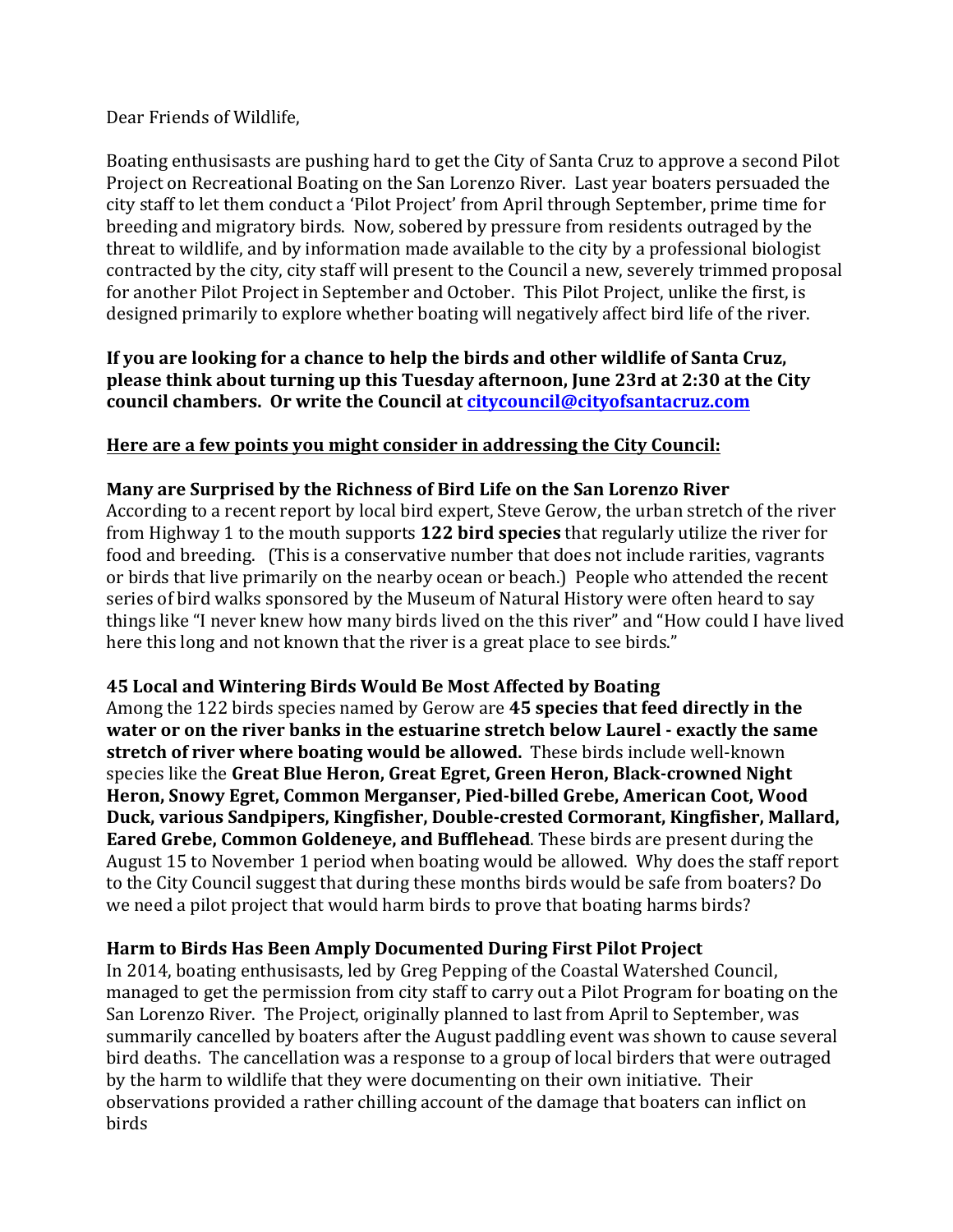### **The Boating Enthusiasts Try Again**

Undaunted by the sobering results of the first Pilot Project, the boating enthusiasts pushed to get a second Pilot Project approved by the City. The City Council, taking into account the strong feelings and documented reports of local birders, appointed a six-member Advisory Group in March 10 to consider whether a pilot project was feasible, given wildlife considerations. They hired a respected biologist, Gary Kittleson, as one member of the Group. After six meetings between the Advisory Group and several city staff members, the assistant city manager, Scott Collins, submitted a majority report recommending that the Pilot Project be approved. The two members selected for their work as bird advocates, Jane Mio and Lisa Sheridan were not persuaded that the new proposal resolved the wildlife considerations. They both voted to oppose the recommendation from the staff. The City Council will consider this recommendation on June 23.

### A Second Time Around: 2015 Pilot Project Shrinks Dramatically in Scope, Takes More **Scientific Approach**

With the input of a biologist helping to develop the recommendation for a second Pilot Project, the proposed Project has become severely limited in scope, due to wildlife concerns. Unlike the first Pilot Project, which was designed mostly as a pleasurable boating event rather than a serious study, the second attempt is designed primarily to study whether boating negatively affects bird life on the river. The guidelines, recommended by the city staff include

- Only 2.5 months of boating between August 15 to November 1, boating on Wednesdays, Saturdays and Sundays only.
- Boating only between Laurel St. and the mouth of the river
- Access to boating only at Mike Fox Park and at a point near the mouth of the river.
- Boating will be closed if the sand bar at the river mouth is breached.
- Boaters must stay 100 feet away from all wildlife
- For purposes of studying the potential negative impact, the Pilot Project expands the scope of the first project by opening the river to paddling from 9 to 5 for an unlimited number of paddlers.

This represents a definite improvement over the First Pilot Project. But it has serious flaws.

# **Sidestepping CEQA**

The staff report claims that the Pilot Program is not 'discretionary' but is 'ministerial' in nature, thus not requiring a CEQA review. In CEQA'ese 'ministerial' means that it "involves little or no personal judgment by the public official as to the wisdom or manner of carrying out the project." 'Ministerial' is typically reserved for such public actions as issuance of marriage or dog licenses. As local environmental lawyer, Celia Scott pointed out in her letter to the City Council, "Clearly the Pilot Paddling Project involves at the outset a discretionary decision by the City Council, since Council action is necessary to move the project forward, and the Council is presented with a number of choices for action, which involve exercise of its discretion."

# **Evaluation Process Vague**

Lisa Sheridan, Conservation Chair of the local Santa Cruz Bird Club, has raised questions about the plan for measuring the effect of boaters on birds of the river. She points out that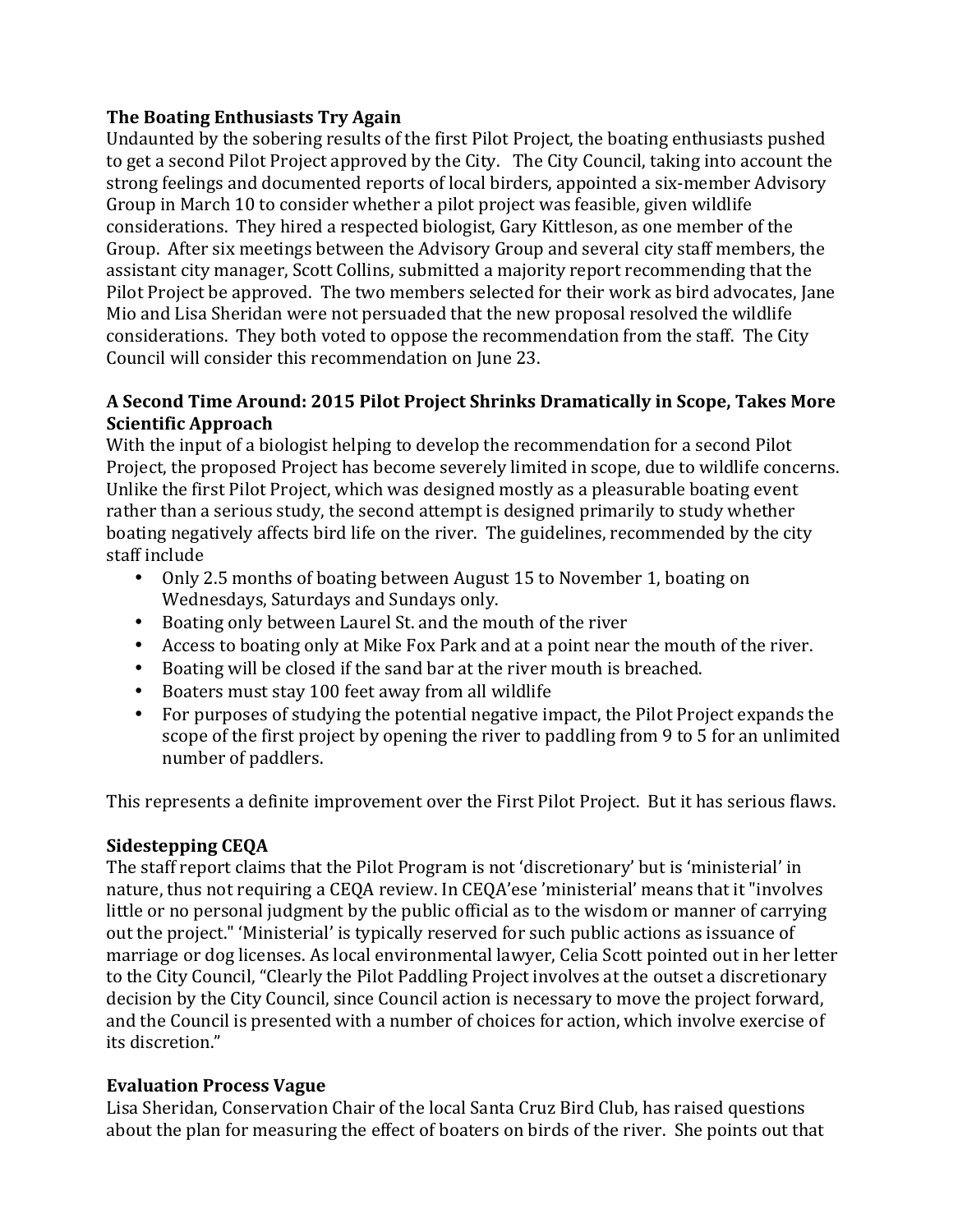the document submitted to the City Council called Bird Survey Methodology does not make clear the exact process for counting bird populations. Will there be a preliminary bird count before the paddling, a post count after the paddling? She points out that because this count takes place in the beginning of migration season, the numbers of birds coming into the river are going up daily. She points out that a standard procedure for measuring bird populatinos would be a full year baseline study before the pilot project was initiated. This would also hold up to a CEQA review.

### Tidewater Gobey? New Zealand Mud Snail? Who Are They?

Kittleson has also raised concerns about the Tidewater Gobey fish which is an officially 'endangered species', lives in the proposed boating area, burrows in the sand along the estuarine stretch of the river, and is subject to trampling as boats enter and leave the two entrance locations. On the other end of the spectrum of desirability is the invasive mud snail which attaches itself to boat bottoms and easily infests rivers and lakes. The mud snail supposedly cannot survive in saline water and thus any boating on the San Lorenzo River must be limited to the esturarine reach below Laurel. Are recent reports of mud snails below Laurel reliable? Will the City go to the trouble and expense of setting up a Pilot Project that will ultimately be brought down by a small fish and a mud snail?

# **There Are Great Alternative Locations for Canoeing, Paddleboarding, Kayaking**

A CEQA review often requires petitioners to show the lack of alternatives. A lack of alternatives is not a problem in Santa Cruz County. We have excellent alternative boating sites at Loch Lomond, Elkhorn Slough, the ocean, the harbor.

# **End Run Around Parks and Recreation?**

We also wonder why the City allowed the boating proponents to do an end run around its own Department of Parks and Recreation, especially when the department is in the middle of developing a master plan for the next 15 years. In one part of a survey that Parks and Rec has circulated, interest in hiking and walking was very high, interest in boating very low. Why shouldn't Parks and Rec evaluate boating along with all the other proposed projects in terms of public interest, cost, feasibility, etc.?

# Cost of Pilot Program and CEQA Difficult to Stomach in Time of City Belt Tightening

When we add the cost of a pilot study as well as a CEQA review, the desirability of a boating program decreases even further. The price tag on just the 12-day proposed pilot project (282 biologist hours of monitoring both the bird life and the boater behavior) comes to \$3200. This does not include 50 hours of post event staff time. Furthermore, the staff report says clearly that if the Pilot Project is successful, it will be necessary to go through a CEQA review in order to lift the current ban on boating and implement a long-term permanent program. The cost of the pilot would pale in comparison to the CEQA review. The money for the pilot project will come out of the General Fund, a fund that is already being bled dry because of the need to raise the salaries of city workers. Why shouldn't this project come out of the budget of Parks and Recreation?

# Are Boaters Still interested in Such A Limited Project?

Boating enthusiasts were excited about the possibility of opening the river to boating during the spring, summer and fall months. Are they still interested in pressing their case given the